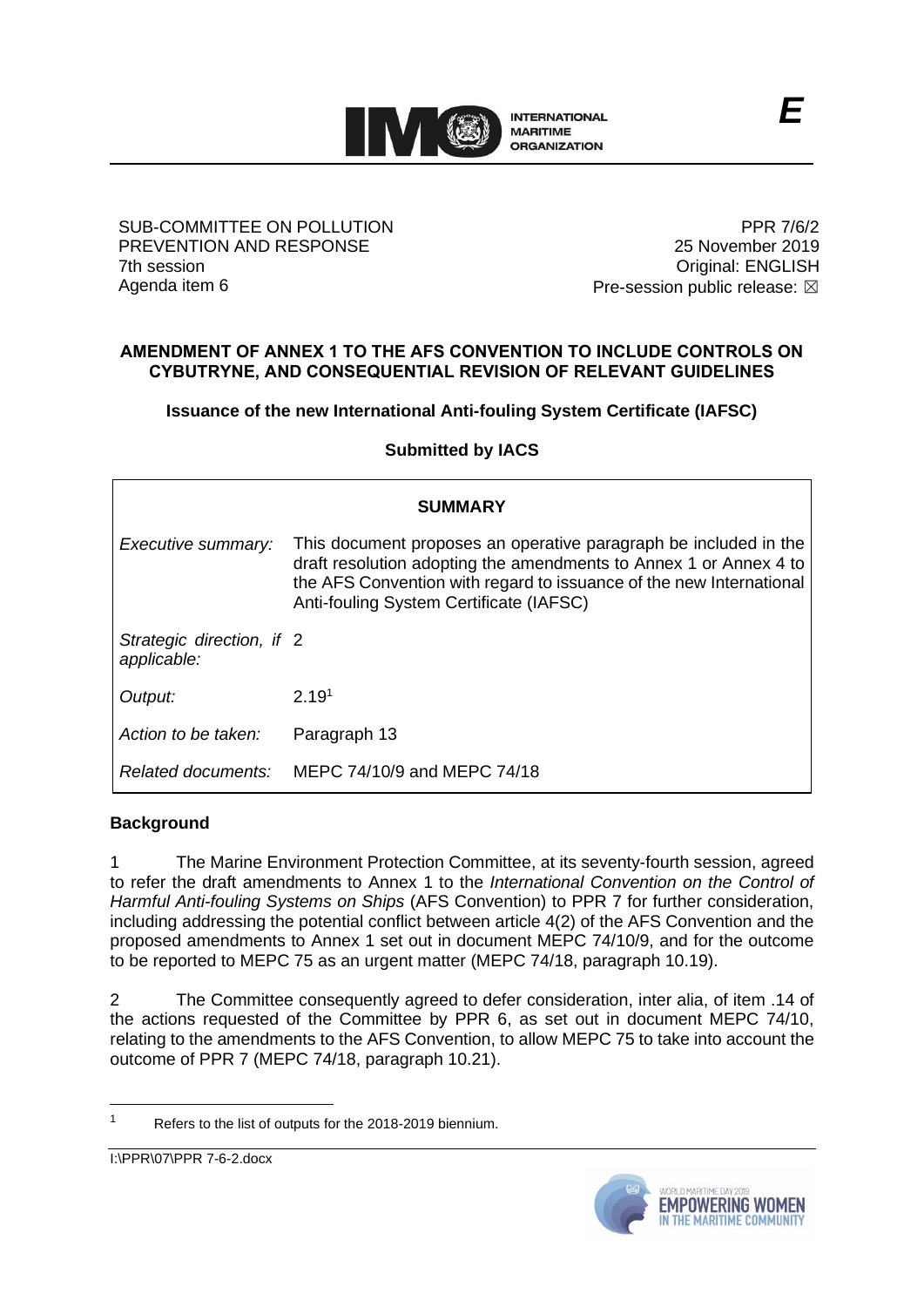## **Discussion**

3 It is noted that paragraph 2.14 in document MEPC 74/10 stated:

"2 The Committee is invited to take action on the following matters emanating from PPR 6:

- .14 approve the draft amendment to the model form of the International Anti-fouling System Certificate (IAFSC), with a view to subsequent adoption, having first considered the timing of the issuance of new Certificates following the entry into force of controls on cybutryne and of the amended form of the IAFSC (paragraphs 6.14 and 6.15 and annex 2 to annex 8);"
- 4 Article 4(2) of the AFS Convention states:

"Ships bearing an anti-fouling system which is controlled through an amendment to [Annex 1](mk:@MSITStore:C:/Program%20Files%20(x86)/Lloyd) following entry into force of this Convention may retain that system until the next scheduled renewal of that system, but in no event for a period exceeding 60 months following application, unless the Committee decides that exceptional circumstances exist to warrant earlier implementation of the control."

5 Regulation 2.3 of Annex 4 to the AFS Convention states:

"For ships bearing an anti-fouling system controlled under [Annex 1](mk:@MSITStore:C:/Program%20Files%20(x86)/Lloyd) that was applied before the date of entry into force of a control for such a system, the Administration shall issue a Certificate in accordance with paragraphs (2) and (3) of this regulation not later than two years after entry into force of that control. This paragraph shall not affect any requirement for ships to comply with [Annex 1.](mk:@MSITStore:C:/Program%20Files%20(x86)/Lloyd)"

6 Section 5.3 of the *2010 Guidelines for Survey and Certification of Anti-fouling Systems on Ships* (resolution MEPC.195(61)) provides for surveys of existing ships requesting only an International Anti-fouling System Certificate (IAFSC) to be issued, i.e. when there is no change to the anti-fouling system borne by the ship.

7 With regard to the timing of the issuance of new Certificates, IACS has a concern that, while there is effectively a requirement for a ship to update its IAFSC (draft model form provided in annex 2 to annex 8 to document PPR 6/20/Add.1), and for the updated IAFSC to be issued by the Administration within two years of the entry into force of these draft amendments, there is no requirement for the ship to undergo a periodical survey within two years of entry into force and after which a new Certificate would be automatically issued or endorsed.

8 IACS has given careful consideration to the issue identified in paragraph 7 above. To address this concern, IACS considers that there is a need for an operative paragraph in the draft resolution adopting the amendments to Annex 1 and Annex 4 to the AFS Convention, which will cause an Administration to require Companies to apply for a survey for the issuance of an updated IAFSC only. The survey referred to in section 5.3 of resolution MEPC.195(61) can be used for this purpose.

9 It is noted that the above issue is related to the timing of the issuance of an updated IAFSC by Administrations in compliance with regulation 2.3 of Annex 4 to the Convention. It does not affect the provisions of article 4(2), which provide for the retention of an 'existing' anti-fouling system that becomes controlled through amendments to Annex 1, for a period not exceeding 60 months after entry into force of the amendments.<sup>2</sup>

<sup>&</sup>lt;sup>2</sup> Unless the Marine Environment Protection Committee decides that exceptional circumstances exist to warrant earlier implementation of the control.